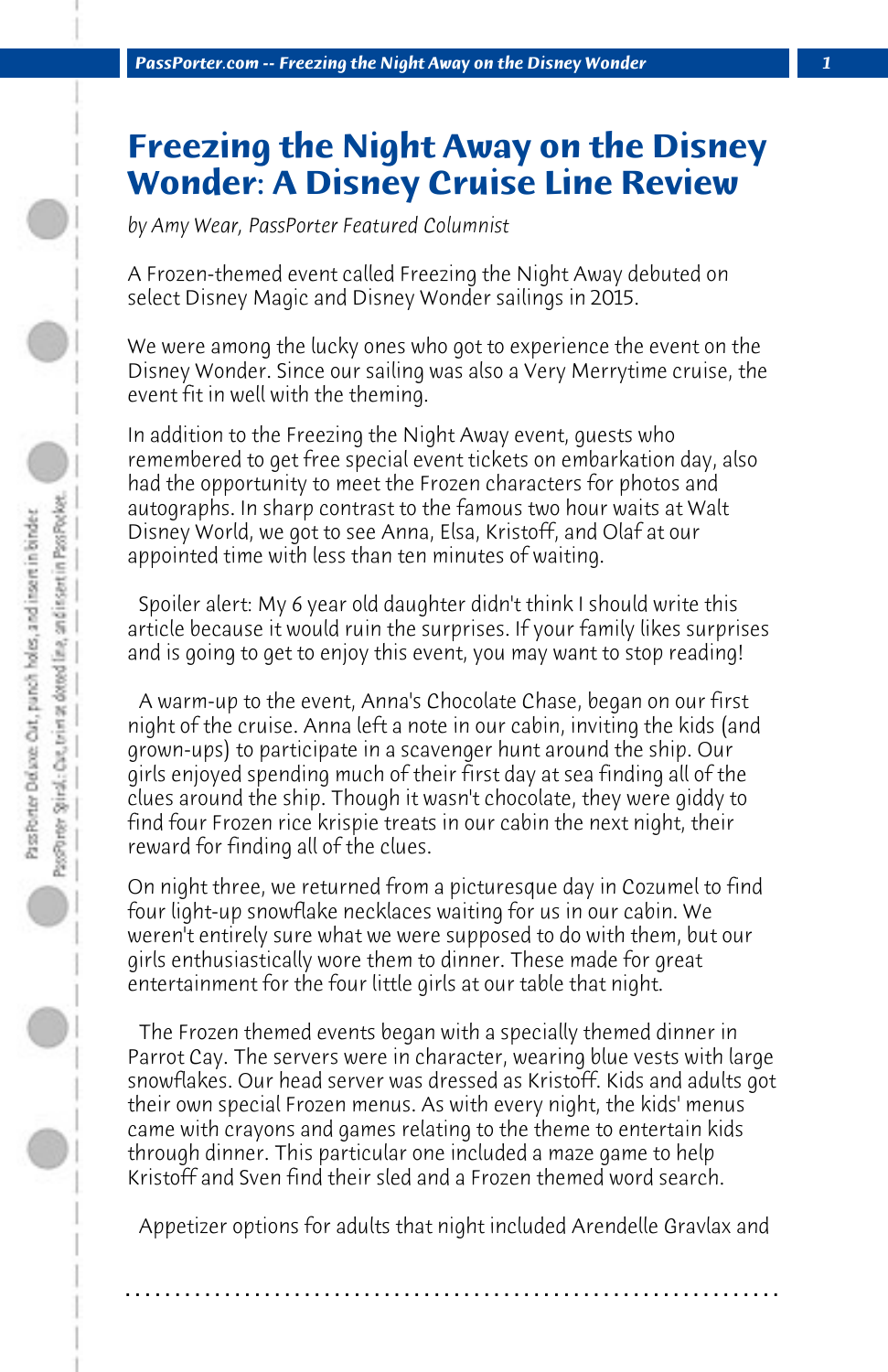Elsa's Coronation Scallops. For the main course, we had selections such as Anna's Honey-Mustard Marinated Salmon and Kristoff's Rosemary Marinated Striploin. Kids could choose from Arendelle's Appetizers, Kristoff's Main Event, and Elsa's Sweet Finish.

 After dinner, we headed to deck 9 to scope out good spots for the Freezing the Night Away deck party. True to Disney character, the deck 9 stage and surrounding area had been transformed into Arendelle.

 We loved that the ship cast members reserve a kids viewing area for every deck party. The middle section covering the goofy pool was always roped off just for the kids. It was monitored by cast members and parents could stand just outside the ropes. As the kids sat waiting for the show to begin, most of them were wearing the light-up snowflake necklaces we had received for the event in our cabins. Some of the little girls were dressed for the occasion in Anna and Elsa dresses.

 Some citizens of Arendelle got the party started, selecting a few of the kids to play instruments while Kristoff cut through the ice, just like the opening scene from the movie. Soon Anna joined the gang on stage and Sven appeared on the large screen. We were led in singing and dancing to the Fixer Upper song. Next, Olaf came on-screen and appropriately led us in a sing-a-long of In Summer.

 Of course, no Frozen event is complete without the Queen of Arendelle. Elsa invited all of the kids to, "use your snowflake medallions to open up your hearts and use your imagination to find the strength within yourselves to create magic." Much like the Frozen Sing-a-long at Disney's Hollywood Studios, cue the music for the most overplayed song in 2014. While Elsa's performance didn't quite live up to the quality we've come to expect from Disney theatrical productions, who can resist "letting it go" and singing along?

 Or was that "let it snow"? Only the magic of Disney can make it snow on a ship in the Caribbean. Even we Canadians, who get more than our fair share of snow each winter, were excited to see the magical snow falling all over the ship during the grand finale. Kids all around us were cheering and screaming with excitement. With the majority of the ship's passengers hailing from Texas, I'm sure it was the first time many of the kids had ever seen snow. It was the perfect ending to yet another Wonder-filled day.

*About The Author: Amy Wear is a work at home mom, travel agent, writer, and registered occupational therapist. She lives in New Brunswick, Canada, and specializes in planning magical vacations for people of all abilities at Click The Mouse. You can find her online at*

**. . . . . . . . . . . . . . . . . . . . . . . . . . . . . . . . . . . . . . . . . . . . . . . . . . . . . . . . . . . . . . . . . .**